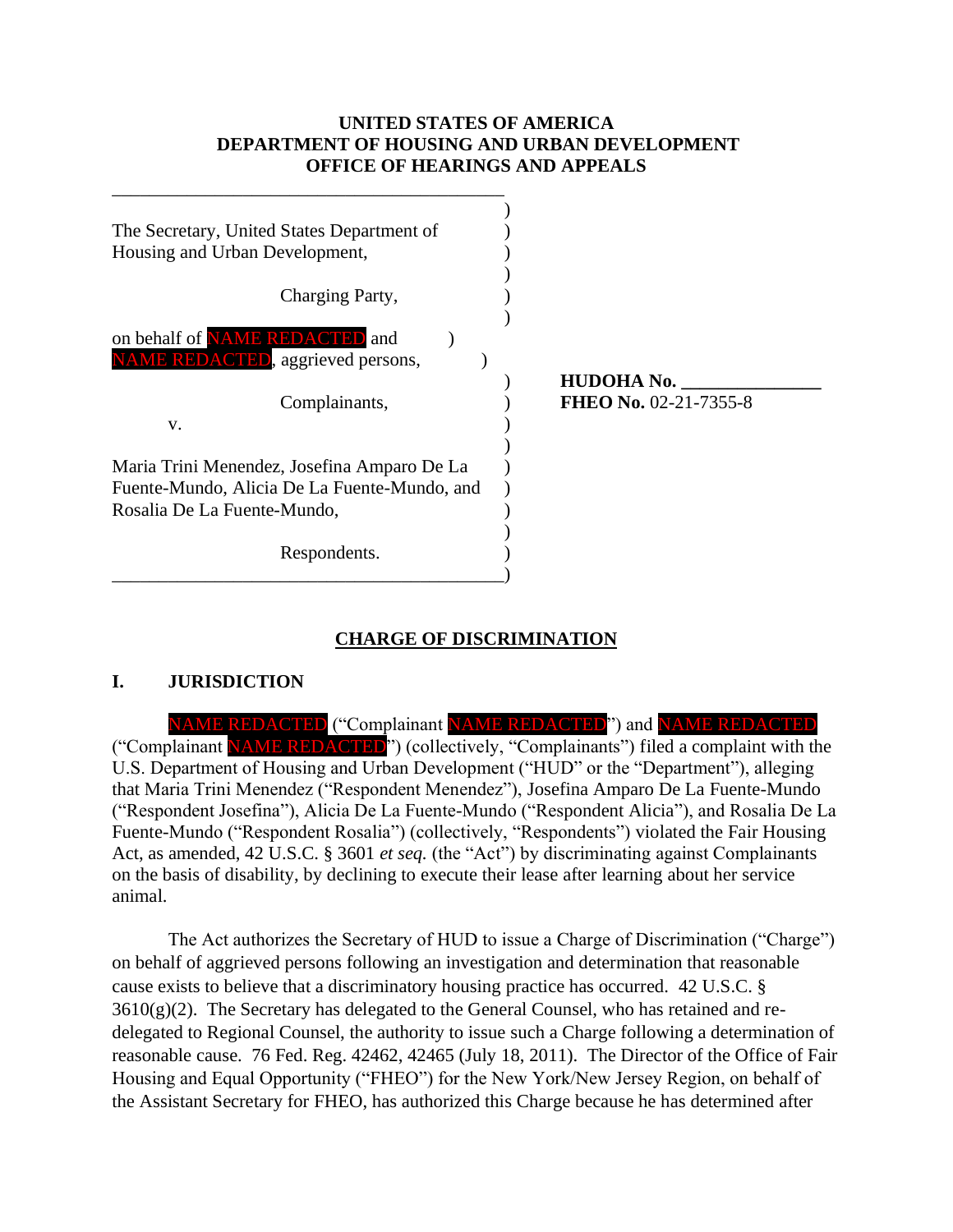investigation that reasonable cause exists to believe that a discriminatory housing practice has occurred. *See* 42 U.S.C. § 3610(b).

#### **II. LEGAL AUTHORITY AND FACTUAL BASIS FOR THIS CHARGE**

Based on HUD's investigation of the allegations contained in the above-mentioned verified complaint and the Determination of Reasonable Cause, Respondents are charged with violating the Act as follows:

# A. LEGAL AUTHORITY

- 1. It is unlawful to discriminate against any person in the sale or rental, or to otherwise make unavailable or deny, a dwelling to any buyer or renter because of a disability of (1) that person, or (2) a person residing in or intending to reside in that dwelling after it is rented or made available, or (3) any person associated with that person. 42 U.S.C. § 3604(f)(1); 24 C.F.R. § 100.202(a).
- 2. It is unlawful to discriminate against any person in the terms, conditions, or privileges of sale or rental of a dwelling, or in the provision of services or facilities in connection with such dwelling, because of a disability of (1) that person, or (2) a person residing in or intending to reside in that dwelling after it is rented or made available, or (3) any person associated with that person. 42 U.S.C. § 3604(f)(2); 24 C.F.R. § 100.202(b).
- 3. For the purposes of 42 U.S.C. §§ 3604(f)(1) and (f)(2), discrimination includes a refusal to make reasonable accommodations in rules, policies, practices, or services, when such accommodations may be necessary to afford such person equal opportunity to use and enjoy a dwelling. 42 U.S.C. § 3604(f)(3)(B); 24 C.F.R. § 100.204(a).

# B. PARTIES AND SUBJECT PROPERTY

- 4. Complainant NAME REDACTED is a person with a disability, as defined by the Act, 42 U.S.C. § 3602(h) and 24 C.F.R. §100.201(a)(2). Complainant NAME REDACTED is legally blind, which severely impacts her ability to see, walk, and navigate her home and environs. At all times relevant to this Charge, Complainant NAME REDACTED has been associated with Complainant NAME REDACTED.
- 5. Complainants are aggrieved persons as defined by 42 U.S.C. § 3602(i) and have suffered damages as a result of Respondents' conduct.
- 6. The subject property is a three-bedroom, two-bathroom unit, located at ADDRESS REDACTED, San Juan, Puerto Rico 00911 in a three-story building with a total of four units (the "Subject Property"). The Subject Property is a "dwelling" as defined by 42 U.S.C. § 3602(b).
- 7. Respondents Josefina, Rosalia, and Alicia are the owners of the Subject Property.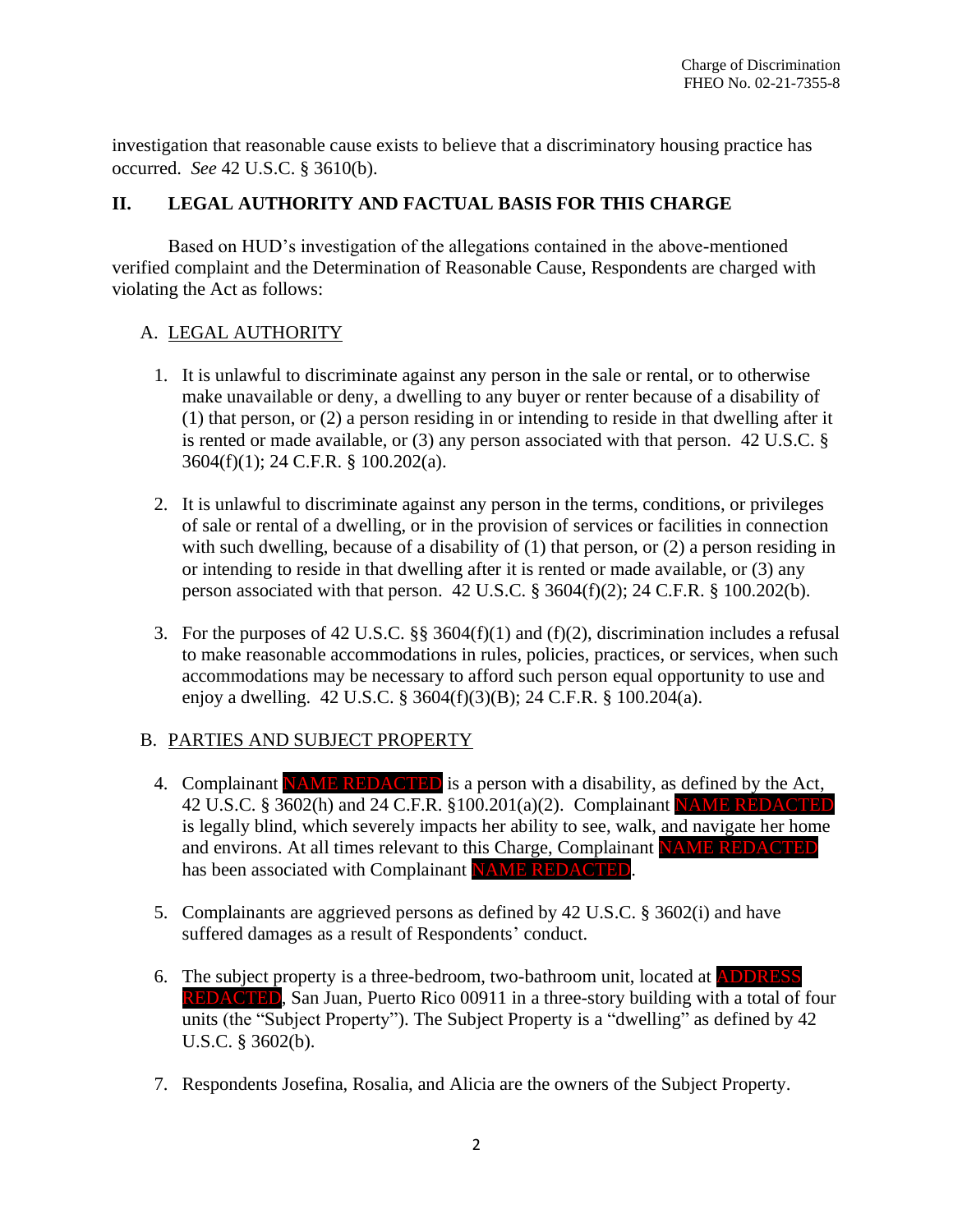- 8. Respondent Josefina manages the Subject Property on behalf of Respondents Rosalia and Alicia through separate powers of attorney.
- 9. At all times relevant to the Charge, Respondent Menendez was a real estate agent, duly licensed by the commonwealth of Puerto Rico, retained by Respondent Josefina to rent the Subject Property

# C. FACTUAL ALLEGATIONS IN SUPPORT OF CHARGE

- 10. Complainant NAME REDACTED is legally blind in both eyes. She normally uses a walking stick to guide her as she walks.
- 11. Since 2017, Complainant NAME REDACTED has utilized a guide dog as a service animal.
- 12. In November 2019, Complainant NAME REDACTED obtained an Irish Wolfhound named Nyyrikki as her service animal, after her previous guide dog passed away. Nyyrikki has been trained to help Complainant NAME REDACTED avoid tripping, falling, and walking into obstacles, and can locate items on the floor and pick them up for her.
- 13. In August or September 2020, Respondent Josefina hired Respondent Menendez to find a tenant to rent the Subject Property.
- 14. Respondent Josefina stated that she "instructed [Respondent Menendez] to rent the apartment with the provision that there be no pets allowed due to the troublesome staircase." Respondent Josefina does not maintain a reasonable accommodation policy.
- 15. On October 4, 2020, Complainants saw the Subject Property listed on a ClasificadosOnline advertisement. At the time, the advertisement did not indicate whether pets were allowed at the Subject Property, although the advertisement was edited sometime before October 18, 2020, to state that no pets would be permitted.
- 16. On October 10, 2020, Complainant NAME REDACTED called Respondent Menendez to inquire about the Subject Property.
- 17. On the morning of October 11, 2020, Respondent Menendez arranged an appointment to the Subject Property via text to Complainant NAME REDACTED
- 18. On the afternoon of October 11, 2020, Complainants and Respondent Menendez toured the Subject Property. Complainant NAME REDACTED did not bring Nyyrikki with her to tour the apartment.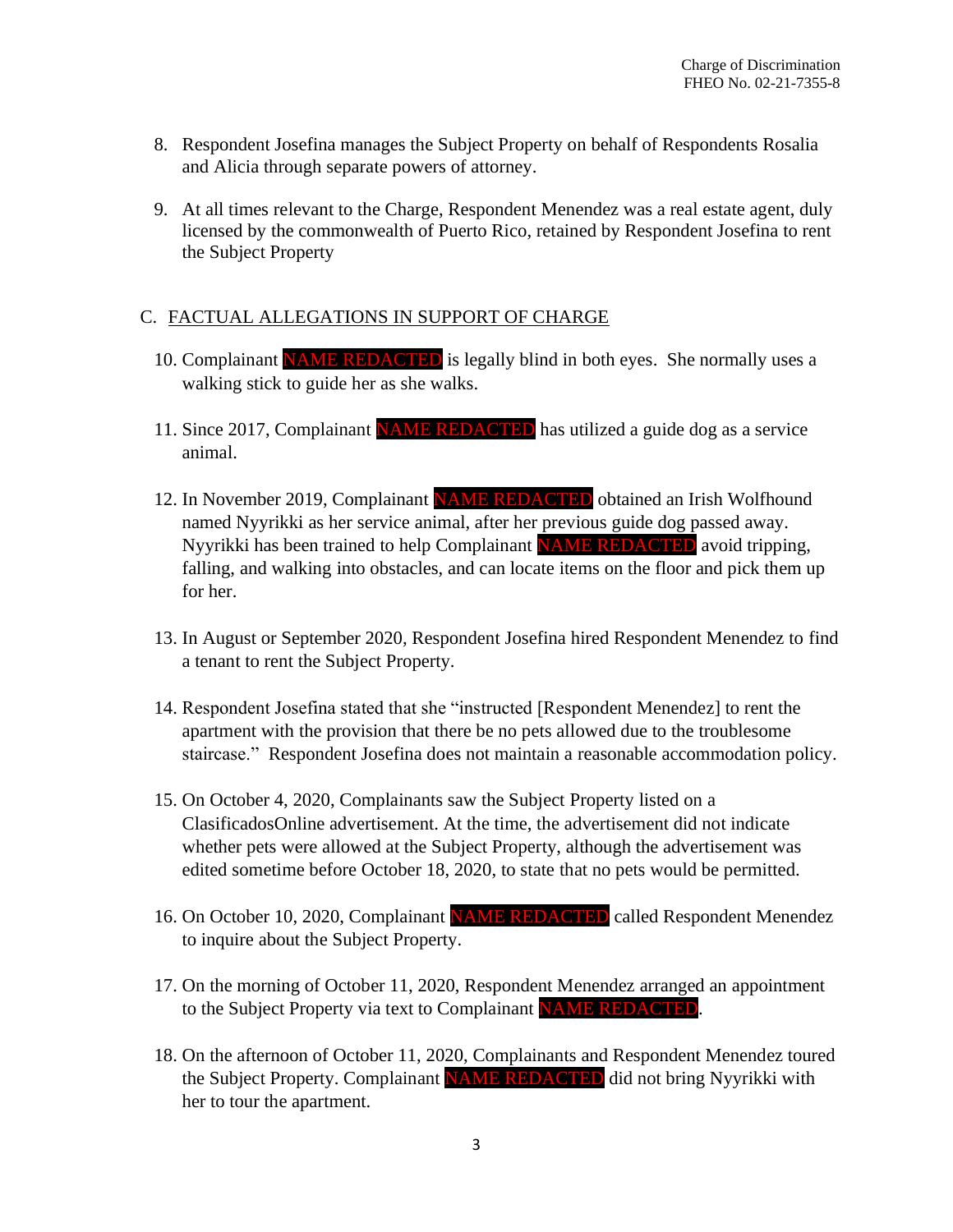- 19. During the tour, Complainant NAME REDACTED held Complainant NAME **REDACTED**'s arm as they walked around the Subject Property. Although, Complainant NAME REDACTED normally uses a walking stick to help her as she walks, on this occasion she kept it folded in her hands because Complainant NAME **REDACTED** was there to guide her.
- 20. Complainant NAME REDACTED verbally guided Complainant NAME REDACTED around the Subject Property to help her avoid tripping.
- 21. Complainants explained to Respondent Menendez that the verbal instructions were necessary because Complainant is legally blind and has tripped and fallen over objects in the past. Respondent Menendez responded, "ah ok, I understand."
- 22. Complainants did not find the staircase at the Subject Property troublesome.
- 23. Complainants told Respondent Menendez that they were very interested in renting the Subject Property.
- 24. Respondent Menendez then asked if they had any pets to which Complainants responded that they did not have a pet, but that Complainant NAME REDACTED has a service dog.
- 25. Complainants then reminded Respondent Menendez that Complainant NAME REDACTED is legally blind and told her that Nyyrikki is a "service animal" protected under the law— not a pet— and explained the role of a service dog.
- 26. Complainants told Respondent Menendez that she should speak with the owner. In response, Respondent Menendez insisted that they could not rent the apartment because the owner had a no pet policy at the Subject Property.
- 27. Complainants began to leave the Subject Property but, before leaving, Complainant NAME REDACTED told Respondent Menendez to speak with the owner and explain to her that not renting to someone who has a service dog could be grounds for a lawsuit.
- 28. Respondent Menendez responded with a mocking attitude beginning her statement with "Damn it NAME REDACTED" and adding that they "would have no way to prove that she didn't rent to her because of the dog in court because she would just rent it to someone else and say it was simply taken."
- 29. Later that afternoon, Respondent Menendez spoke with Respondent Josefina. Respondent Menendez told her that the couple had a service dog. According to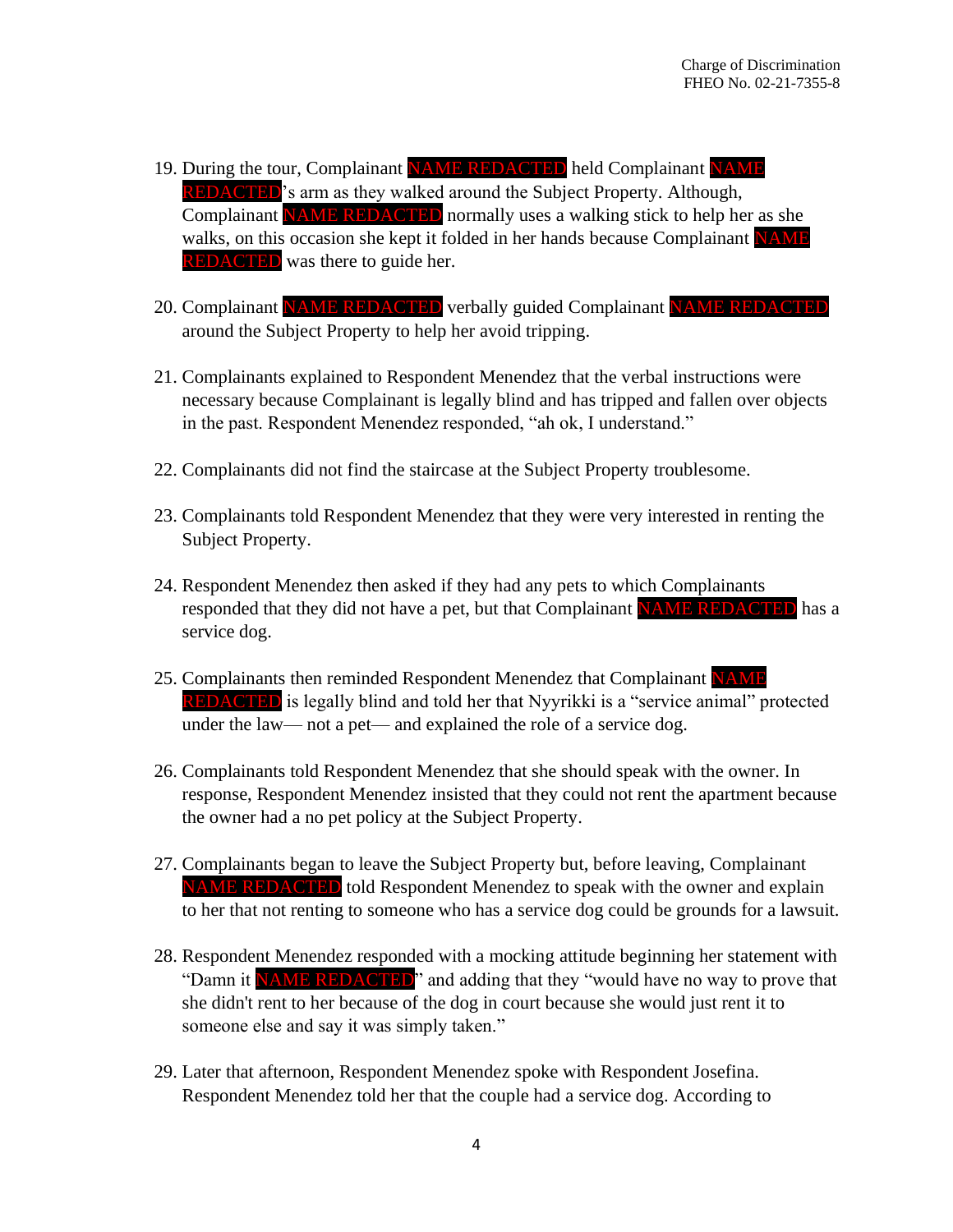Respondent Menendez, Respondent Josefina responded by stating that she does not allow pets in the building.

- 30. Respondent Menendez confirmed that, during this call, Respondent Josefina understood the nature of service animals and that they were not pets.
- 31. Later that same day, Complainant NAME REDACTED texted Respondent Menendez and requested that she "talk to the apartment's owner [and reminded her that] Service dogs are not pets."
- 32. Respondent Menendez responded that she had already done so, but "it was to no avail." She then texted Complainant NAME REDACTED photos of different properties nearby that were pet friendly.
- 33. As a result of Respondents' discriminatory conduct, Complainants suffered actual damages, including lost housing opportunity, out-of-pocket expenses, emotional and physical distress, embarrassment, and humiliation.

# **III. FAIR HOUSING ACT VIOLATIONS**

- 1. As described in the paragraphs above, Respondents discriminated against Complainants in the sale or rental of a dwelling based on disability when they refused to grant their request for a reasonable accommodation and refused rent to them, thereby forcing them to find alternative housing. 42 U.S.C.  $\S$ § 3604(f)(1) and (f)(3)(B); 24 C.F.R.  $\S$ § 100.202(a) and 100.204(a).
- 2. As described in the paragraphs above, Respondents discriminated against Complainants in the terms, conditions, or privileges of the rental of a dwelling based on disability when they refused to grant their request for a reasonable accommodation by declining to permit them to keep a service animal.  $42$  U.S.C.  $\S$ §  $3604(f)(2)$  and  $(f)(3)(B)$ ; 24 C.F.R. §§ 100.202(b) and 100.204(a).

# **IV. CONCLUSION:**

- **WHEREFORE,** the Secretary of HUD, through the Office of the General Counsel, and pursuant to 42 U.S.C. §  $3610(g)(2)(A)$ , hereby charges Respondents with engaging in discriminatory housing practices in violation of 42 U.S.C.  $\S$ § 3604(f)(1) and (f)(2), as defined by  $\S 3604(f)(3)(B)$ , and prays that an order be issued that:
- 1. Declares that the discriminatory housing practices of Respondents as set forth above violate Sections 804(f)(1) and (f)(2), as defined by Section 804(f)(3)(B) of the Fair Housing Act, 42 U.S.C. §§ 3601-3619;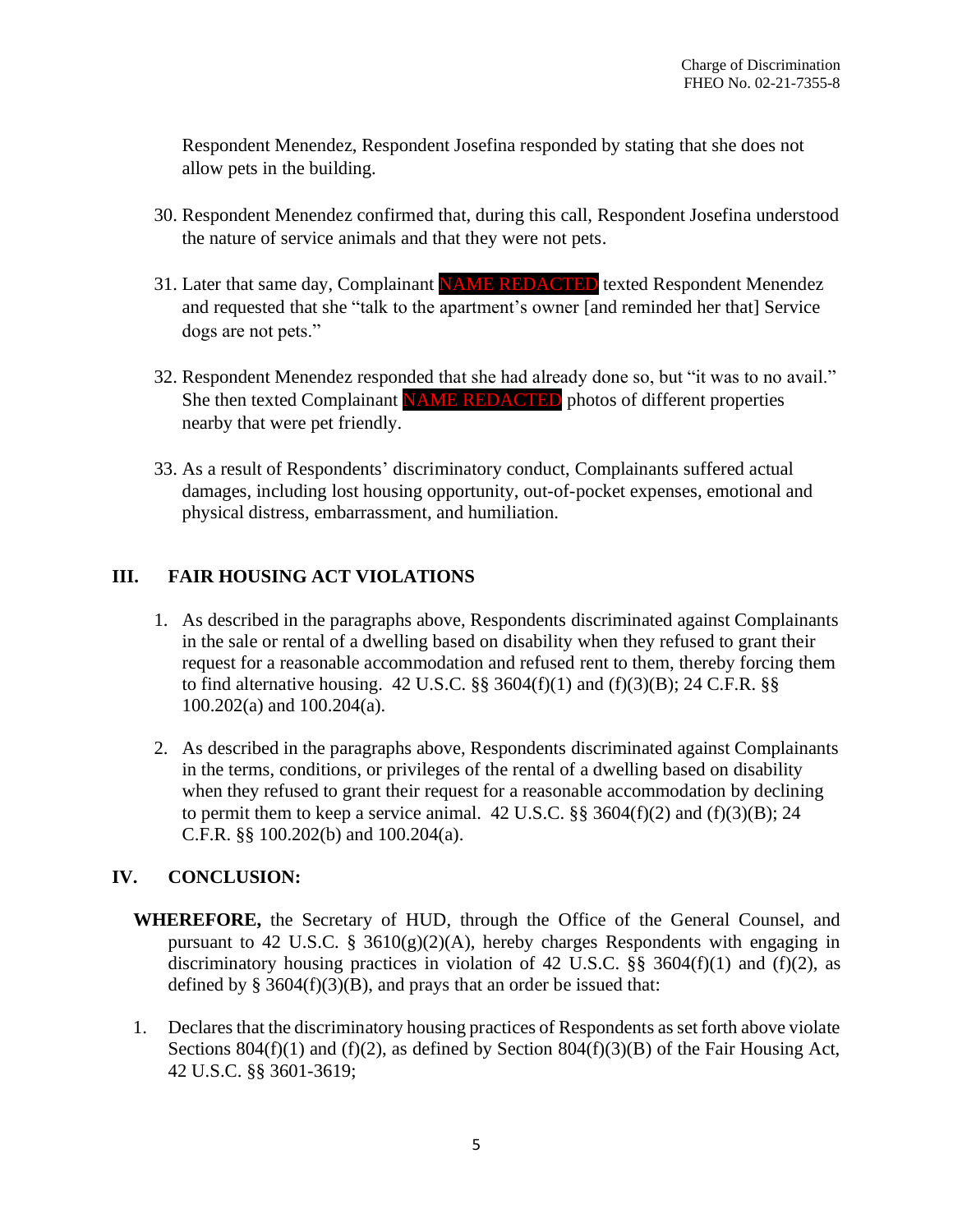- 2. Enjoins Respondents, their agents, employees, and successors, and all other persons in active concert or participation with them, from discriminating on the basis of disability against any person in any aspect of the sale, rental, use, or enjoyment of a dwelling;
- 3. Mandates Respondents, their agents, employees, and successors, and all other persons in active concert or participation with them, take all affirmative steps necessary to remedy the effects of the illegal, discriminatory conduct described herein and to prevent similar occurrences in the future;
- 4. Awards such damages as will fully compensate Complainants for damages caused by Respondents' discriminatory conduct;
- 5. Assesses a civil penalty of \$21,410 against Respondents for each violation of the Act pursuant to 42 U.S.C. § 3612(g)(3) and 24 C.F.R. § 180.671; and
- 6. Awards any additional relief as may be appropriate under 42 U.S.C. § 3612(g)(3)

Respectfully submitted this 28th day of April, 2022

 $\frac{1}{2}$ 

Ventura Simmons Regional Counsel, Region II

Sean P. Kelly Associate Regional Counsel for Litigation

\_

Dariel Heitmen

\_\_\_\_\_\_\_\_\_\_\_\_\_\_\_\_\_\_\_\_\_\_\_\_

David Heitner Trial Attorney U.S. Department of Housing and Urban Development 26 Federal Plaza, Room 3500